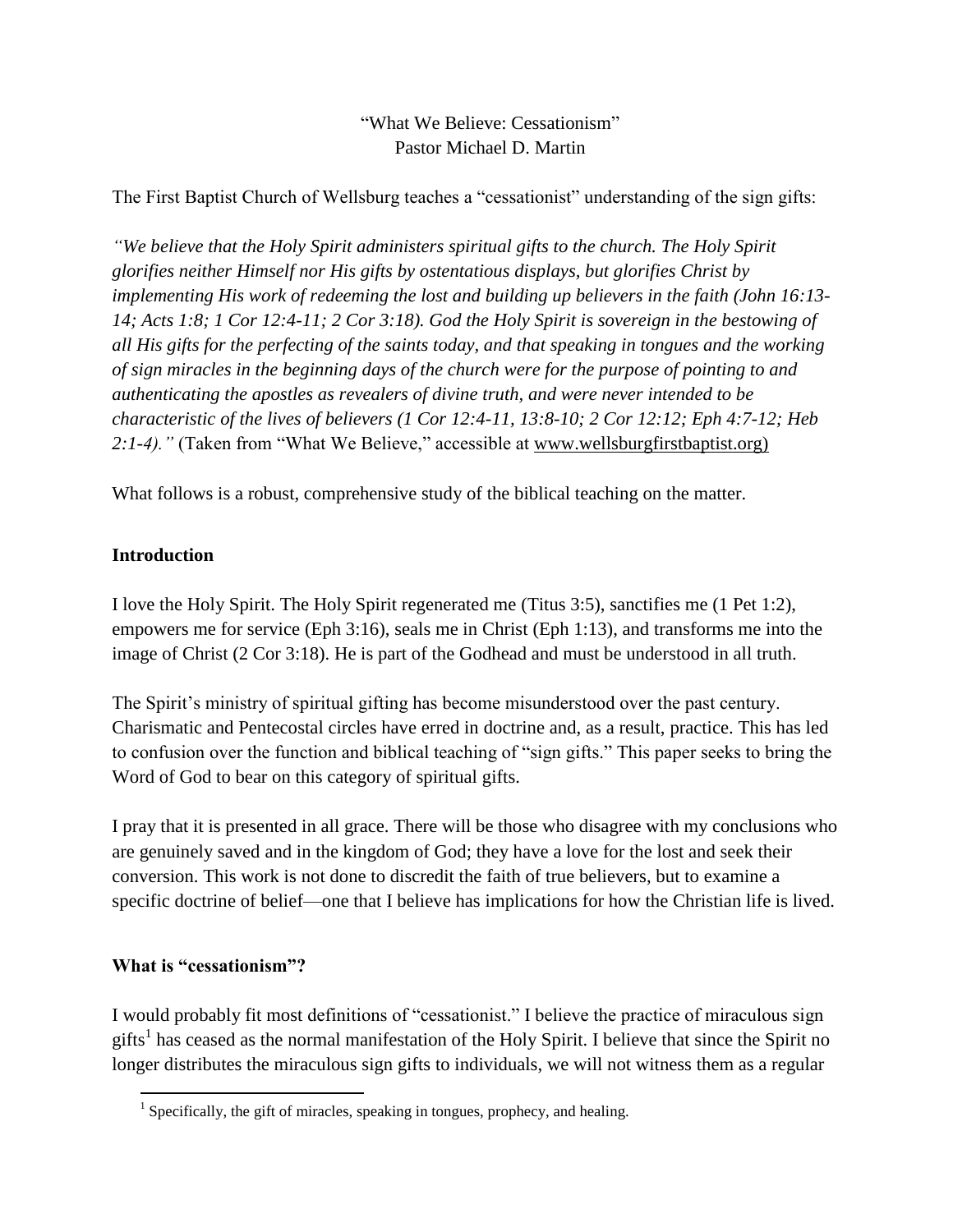feature in the life of the church. I believe God continues to do the miraculous—God does whatever He wants, whenever He wants (Ps 115:3). However, not every manifestation of sign gifts from the pages of Scripture will be present today.

#### **What constitutes a "spiritual gift"?**

A spiritual gift is a term used to describe a gift God grants to believers for the carrying out of the work of ministry. The term itself does not appear in the Bible. $<sup>2</sup>$  The Scripture employs various</sup> terms from which we get our summary term "spiritual gift."

| Greek Term  | Transliteration | English Term (NAS) | Reference  |
|-------------|-----------------|--------------------|------------|
| δόματα      | domata          | "gifts"            | Eph $4:8$  |
| πνευματικών | pneumatika      | "spiritual gifts"  | 1 Cor 12:1 |
| χαρίσματα   | charismata      | "gifts"            | Rom 12:6   |
| ένεργημάτων | energemata      | "effects"          | 1 Cor 12:6 |
| φανέρωσι    | phanerosis      | "manifestation"    | 1 Cor 12:7 |

There are four main passages that delineate specific gifts (Rom 12:3-8, 1 Cor 12-14, Eph 4:7-13, 1 Pet 4:10-11, 1 Cor 7:7). There is some debate about whether they are "natural talents" or entirely new.<sup>3</sup> There are examples that seem to indicate both.<sup>4</sup> Not all spiritual gifts need to be extraordinary (i.e. "giving" [Rom 12:8] or "administrations" [1 Cor 12:28]), but the Bible teaches they possess particular criterion. First Corinthians 12 teaches seven characteristics for spiritual gifts.

- 1. Holy Spirit-gifted people confess Jesus as Lord (vv.1-3).
- 2. All gifts originate from the Triune God (vv.4-6).
- 3. All Christians have at least one gift  $(v.7a)$ .<sup>5</sup>

<sup>2</sup> Chad Brand, "Spiritual Gifts," *Holman Illustrated Bible Dictionary*, 1529.

 $3$  James Stinzinger sees three possible categories: (1) the abilities and talents of the unbeliever or disobedient Christian; (2) the Spirit working through the dedicated life and talents of the believer in divine enablement, and (3) special, supernatural, extraordinary gifts bestowed upon a believer (first-century activity only). He believes "no valid distinction exists between dedicated abilities and spiritual gifts. As one dedicates his abilities to the Lord, the Spirit is able to work through him. These abilities become spiritual gifts" in "Spiritual Gifts: Definitions and Kinds" in *The Master's Seminary Journal*, 158-159.

<sup>4</sup> Craig Blomberg, "Spiritual Gifts," *Baker Evangelical Dictionary of Biblical Theology*. Instantaneously, in Acts 19:6, tongues and prophesy are given through the Apostle Paul's laying on of hands. Galatians 1:15 may indicate Paul viewed his preparation as taking place over a lifetime.

<sup>&</sup>lt;sup>5</sup> Though additional gifts may be given, 1 Cor 12:7 teaches that a post-conversion experience ("Baptized in the Spirit") is not necessary for a spiritual gifting.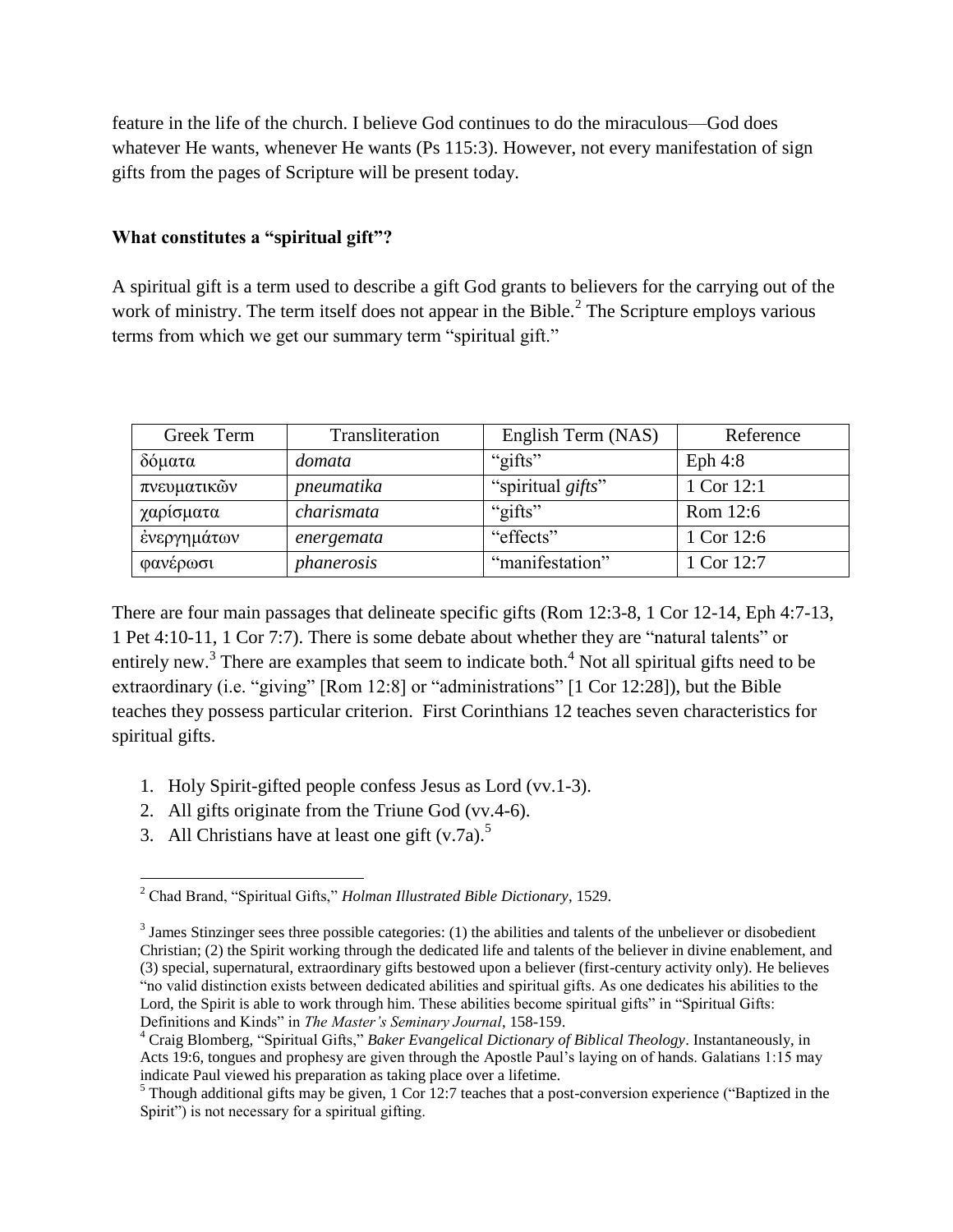- 4. Gifts are for the building up of the church (v.7b, *"common good"*).
- 5. There is a diversity of gifts (vv.8-10).
- 6. The Spirit distributes, as He wills (v.11).
- 7. The gifts are important for the church, though varied and different (vv.14-26).
- 8. (Chapter 13) A spiritual gift is worthless without love.

Is it possible to possess a spiritual gift for a time, then "lose" it? For example, can one enjoy the gift of teaching (Rom 12:7) and then suddenly teach poorly? Or could one be endowed with the gift of mercy (Rom 12:8), but suddenly find that mercy gone?

It does not seem so. We could list pastor-teachers who have fallen from grace. They committed serious sin years ago, but continued a robust, fruitful ministry of teaching all the while. Their gift to teach was not revoked, though we may think God should have. The Spirit does not bestow gifts based on conditions; since the gifts are not conditional, we should not expect them to be granted then revoked.<sup>6</sup>

Wayne Grudem concurs.<sup>7</sup> He believes the NT pictures a permanent possession of spiritual gifts for three reasons. First, the "parts of the body" analogy of 1 Cor 12:12-26 fits this. Second, Paul gave titles to some of the gifts, indicating a continuing function (cf. 1 Cor 12:29, Eph 4:11). Thirdly, the language about gifts lends itself to permanence:

- *"If I have the gift of prophecy"* (1 Cor 13:3)
- *"If anyone thinks he is a prophet"* (1 Cor 14:37)
- *"Since we have gifts that differ"* (Rom 12:6)

Thus, as gifts are given by the Spirit, so they remain with the recipient. More specifically, *spiritual gifts* continue once gifted. But, biblical evidence reveals this is not true when it comes to the *sign gifts*. The sign gifts did not remain once gifted because the apostolic message was validated and there was no longer any need for them.

Consider the Apostle Paul. Paul's gift of miracles and healing began to fade out over time. In Acts 19:11-12, "extraordinary miracles" were performed through Paul; in 20:7-12, he raises a young man from the dead; and in Acts 28:9, he heals the father of Plubius. This latter healing was the final recorded healing by Paul (60 AD, approximately). After that, he almost lost Ephaphroditus to an illness (Phil 2:27, 61-62 AD), he diagnosed wine for Timothy's stomach (1 Tim 5:20, 63-66 AD), and he left Trophimus sick at Miletus (2 Tim 4:20, 63-66 AD). I contend

<sup>&</sup>lt;sup>6</sup> Fred Zaspel, "Biblical Studies" [\(www.biblicalstudies.com\)](http://www.biblicalstudies.com/). At this point, some may cite Rom 11:29—"For the gifts ( $\gamma\alpha\rho\sigma\alpha\rho\alpha$ ) and calling of God are irrevocable" as a proof passage that a gift is given permanently. However, the context of Rom 11 seems to indicate that the gifts are probably His provision and protection of Israel.

<sup>7</sup> Wayne A. Grudem, *Systematic Theology,* 1025.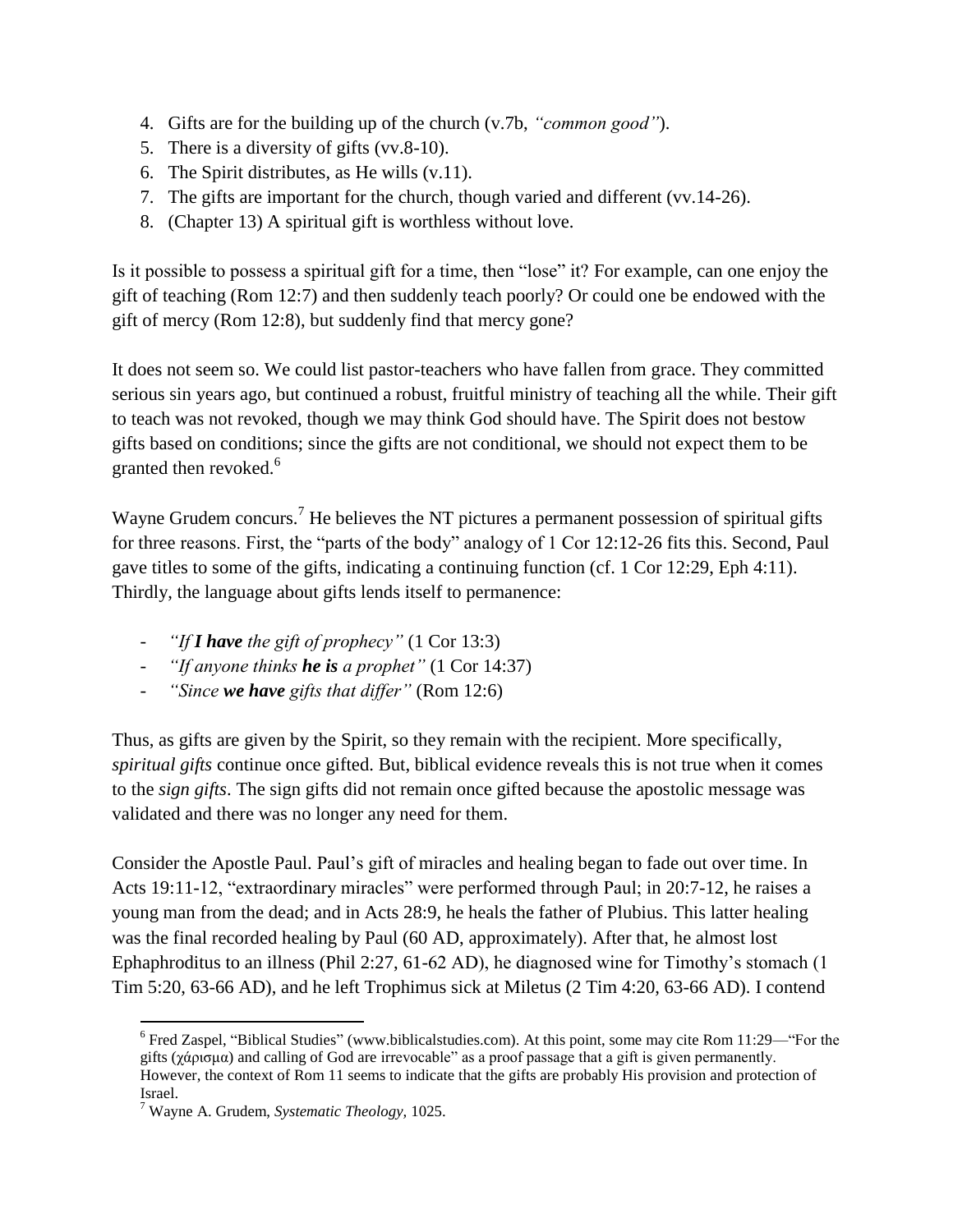that the Apostle Paul did not heal these men because he could not heal these men. The sign gift of healing/miracles was slowly phasing out because his message as an Apostle was validated and the gospel was going forth.

## **What is a "sign gift"?**

Theologians categorize the spiritual gifts in different ways. One way to categorize them is to differentiate the gifts that 1) equip believers for service from 2) "sign gifts" that authenticate the messenger and message. James Boyer writes, "a miraculous gift empowers an individual to perform an act in which God's power is directly applied into natural order (i.e., into this timespace-mass continuum). $8$ 

There are then (2) main categories:

- #1. *Spiritual gifts* for the body of Christ (1 Cor 12, Eph 4:12-13, 1 Pet 4:10-11)
- #2. *Sign gifts* for the testimony of the Apostles (2 Cor 12:12, Heb 2:4)

Note the two verses that represent category #2.

The signs of a true apostle were performed among you with all perseverance, by signs (σημεῖον) *and wonders* (τέρας) *and miracles* (δύναμις)*.* (2 Cor12:12)

The signs of true apostles were threefold. The apostles persevered in displaying them. Their supernatural sign gifts from God were clear. Hebrews 2:4 also reveals the temporary nature of sign gifts.

- *<sup>3</sup> How will we escape if we neglect so great a salvation? After it was at the first spoken through the Lord, it was confirmed to us by those who heard, <sup>4</sup> God also testifying with them, both by signs* (σημεῖον) *and wonders* (τέρας) *and by various miracles* (δύναμις) *and by gifts* (μερισμός) *of the Holy Spirit according to His own will.* (Heb 2:3-4)

The author of Hebrews wrote that their shared salvation was "spoken through the Lord" (v.3b), after which "it was confirmed to us by those who heard" (v.3c). In other words, those who heard Jesus went on to perform supernatural deeds as a testimony to the faith. The text does not say anything about the recipients performing such wonders, rather *they observed* first-generation believers.<sup>9</sup> The implication of this would be that the sign gifts lasted only so long as the eyewitnesses. Verse 3c indicates that such a testimony "was confirmed." This is the past tense

 $\overline{a}$ <sup>8</sup> Stinzinger, 161.

<sup>9</sup> Hebrews was probably composed before 70 AD, possibly around 67 AD (David L. Allen, *Hebrews*, NAC, 78).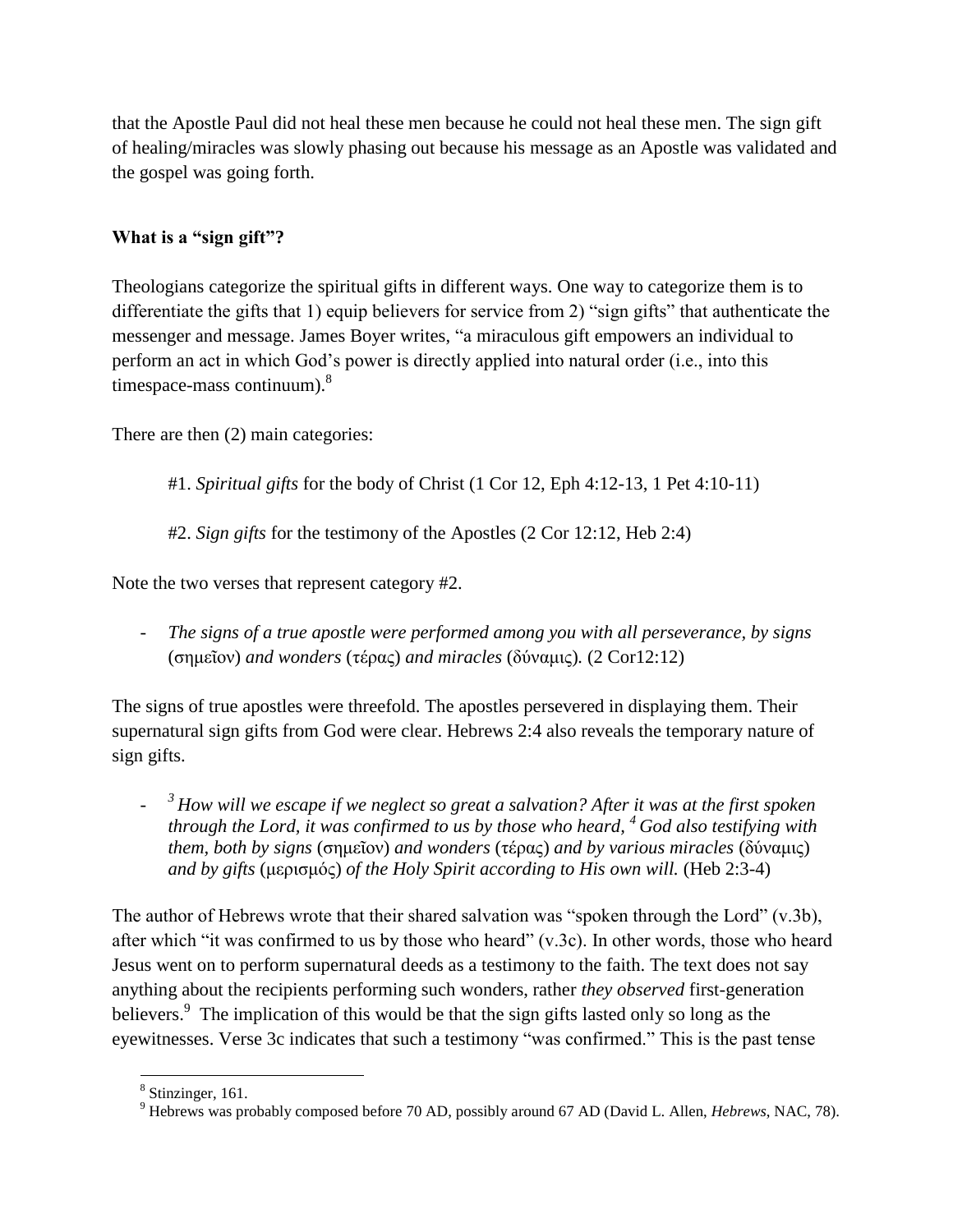(Greek aorist). As Daniel Wallace has pointed out, "if such gifts continued, the author missed a great opportunity to seal his argument against defection."<sup>10</sup> The sign gifts validating the Lord's witnesses (i.e. the disciples) passed away with those gifted to display them.

#### **Arguments for Cessationism**

The following sections provide evidence for the cessation of each individual sign gift. Additionally, arguments are presented for the cessation of the office of apostle. The sign gifts were interwoven with apostleship; it was by them that apostolic authority was seen as the early church was established and the biblical canon completed. One cannot claim the signs of an apostle without the office as well  $(2 \text{ Cor } 12:12, \text{Heb } 2:4).$ <sup>11</sup> Indeed, if believers from all times are expected to perform sign gifts, we would see a consistent stream of apostles through all periods of church history down to even today.<sup>12</sup>

Every spiritual gift must be evaluated from a biblical perspective. The Bible is the final authority. As Stitzinger has observed, "false assumptions inevitably lead to wrong conclusions."<sup>13</sup> A redefining of the gifts is the source of significant confusion when it comes to discussions of the gifts today. We do not have permission to redefine the biblical descriptions of the gifts. If the sign gifts were still bestowed by the Spirit today, we should expect them to be *completely identical* to the descriptions of Scripture. This is a point worth bearing in mind as we now examine the office of apostle and the sign gifts. Examination of these matters must be predicated upon the Bible texts.

The following sections do this by exploring the 1) characteristics and the 2) functions of the sign gifts (and the office of apostle). Answering these "what" questions about the gifts means we do not need to answer the "when" question. If we know what the characteristics and functions of the gifts were, we can know when they ceased—or if they continue.<sup>14</sup> We now turn to our first topic: the office of apostle.

### **The cessation of Apostles.**

When the office of "Apostle" ceased, so too did the sign gifts. In order to be an apostle, one had to meet at least three necessary qualifications: (1) an apostle had to be an eyewitness of the resurrected Christ (Acts 1:22, 10:39–41; 1 Cor 9:1, 15:7–8); (2) an apostle had to be directly

 $10$  Allen, 198.

 $11$  Stitzinger, 172.

<sup>12</sup> Richard Mayhue, "Cessationism: 'The Gifts of Healing' and Divine Healing" in *The Master's Seminary Journal*, 283.

 $13$  Stitzinger, 7.

 $14$  No Bible verse is needed that explicitly declares cessationism to prove it.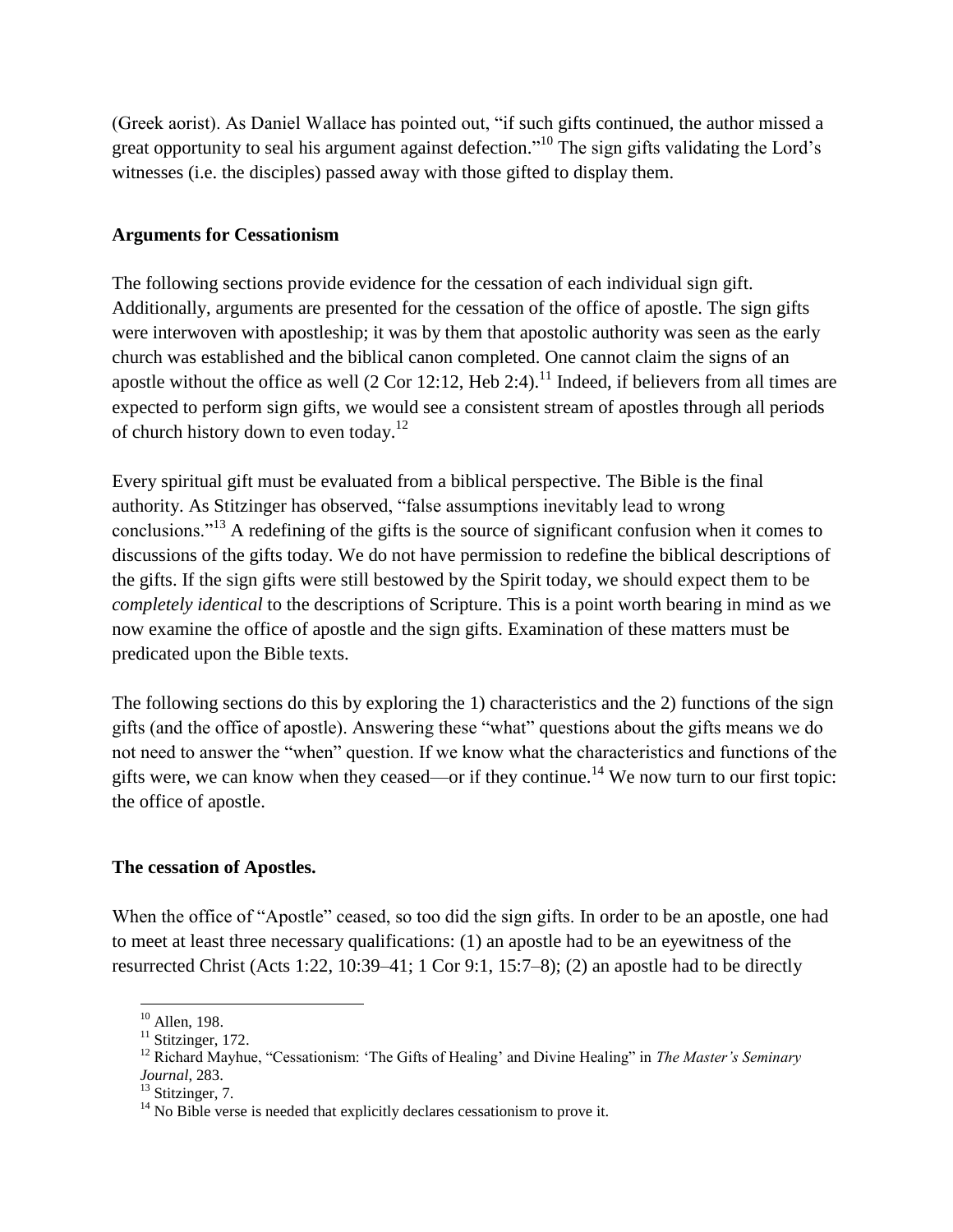appointed by Jesus Christ (Mark 3:14; Luke 6:13; Acts 1:2, 1:24, 10:41; Gal 1:1); and (3) an apostle had to be able to confirm his mission and message with miraculous signs (Matt 10:1–2; Acts 1:5–8, 2:43, 4:33, 5:12, 8:14; 2 Cor 12:12; Heb 2:3–4). It is also worth noting that, in choosing Matthias as a replacement for Judas, the eleven also looked for someone who had accompanied Jesus throughout His entire earthly ministry (Acts 1:21–22, 10:39–41).<sup>15</sup> When James, the brother of John died, he was not replaced (Acts 12:2) and Paul specifically stated that he was the last apostle ("last of all,"  $1 \text{ Cor } 15:8$ ).<sup>16</sup> Because of the criteria necessary to qualify for apostleship, we can conclude that Apostles do not exist today.

The Apostles fulfilled a foundational role for the church.

*" <sup>19</sup> So then you are no longer strangers and aliens, but you are fellow citizens with the saints, and are of God's household, <sup>20</sup> having been built on the foundation of the apostles and prophets, Christ Jesus Himself being the corner stone"* (Eph 2:19–20)

Paul used the term "household" as a metaphor for the church. The apostles and prophets laid the foundation. Now that the foundation is built and the structure established, it goes to follow that the foundation layers are no longer present (cf. Heb 1:2-3). Even as a continuationist, Grudem writes "God's purpose in the history of redemption seems to have been to give apostles only at the beginning of the church age." $17$ 

The earliest church fathers (those coming right after the apostles)<sup>18</sup> and the testimony of Scripture confirms the cessation of apostleship. This is an important reality because of their connection to new revelation (prophecy) and the means God used to validate their foundational work (miracles, healing, and tongues). This argument alone does not prove cessationism, but it plays an important role in understanding how God employed sign gifts to build His church.

### **The cessation of the gift of "miracles."**

A miracle is a rare, extraordinary event wrought by God that cannot be explained by natural means in which he arouses people's awe and wonder and bears witness to himself. The spiritual gift of miracle working is listed in 1 Cor 12:10 (cf. v.28). It is listed as "the effecting of miracles" (ἐνεργήματα δυνάμεων), literally "the working of powers." What I am about to argue is that there are no miracles in the stricter sense of workers endowed with the spiritual gift of

 $\overline{a}$ <sup>15</sup> Nathan Busenitz, "Historical Theology I," Class Notes.

<sup>&</sup>lt;sup>16</sup> ἔσγατος – "Pertaining to being the final item in a series, least, last in time with reference to a situation in which there is nothing to follow" in *A Greek-English Lexicon of the New Testament and Other Early Christian Literature*, 3rd Ed (BDAG). Early church fathers recognized this.

 $17$  Grudem, 911, n.9.

 $<sup>18</sup>$  The section "The Gifts in Church History" of this paper records their writings on the matter.</sup>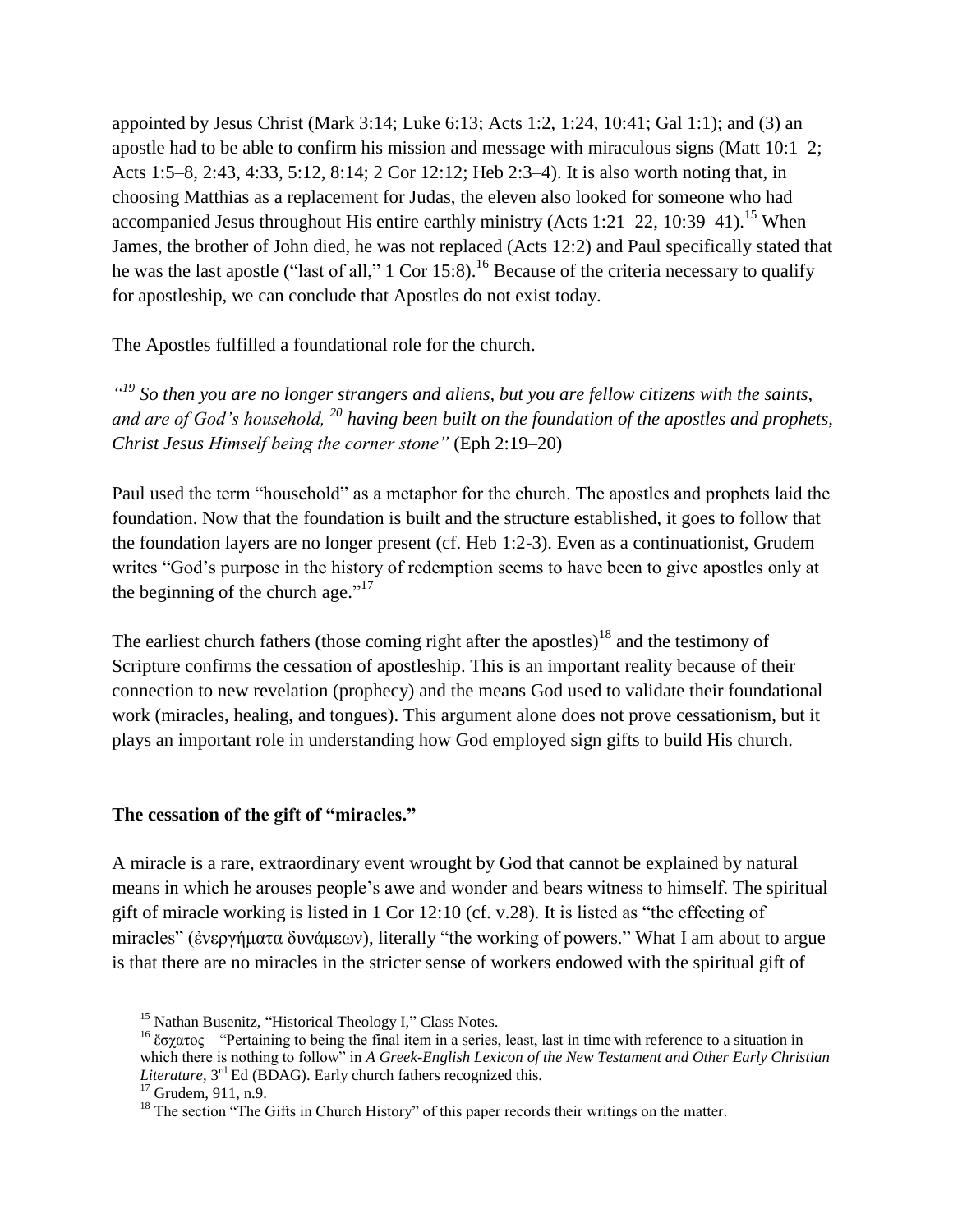miracles performing miraculous signs to attest the redemptive revelation they bring from God. I believe that God is still working miracles today, but I do not believe that the ability to perform miracles is given as a spiritual gift by the Spirit.

Some may believe the Bible contains a proliferation of miracles from cover to cover. Yet, closely examined, we can observe that miracles are clustered in three main eras involving specific groups of people.

| The vast majority of miracles occurred in the time of |                           |                        |  |  |
|-------------------------------------------------------|---------------------------|------------------------|--|--|
| Moses and Joshua                                      | Elijah and Elisha         | Jesus and the Apostles |  |  |
| Approx. 1441-1337 BC                                  | <i>Approx.</i> 870-785 BC | Approx. $28-70$ AD     |  |  |
| Exodus and Joshua                                     | 1 and 2 Kings             | Gospels and Acts       |  |  |

Apart from these three unique periods of supernatural activity, miracles were the exception, rather than the norm (none of these periods lasted much more than 100 years). Even in these times, miracles were not normal, everyday occurrences. Each display of God was directly connected to the ministries of major biblical figures.<sup>19</sup> Since their primary purpose was always to confirm the credentials of a divinely appointed messenger—one in whom God placed His words—we would not expect to see the gift of miracles today.<sup>20</sup>

The letter to the church of Corinth contains the only mention of the gift of miracles in the NT (12:8, 28). This would place the unique era of miracle working through a gifting in the time of Jesus and the Apostles (specifically, the era of the book of Acts). No other NT letter epistle mentions the occurrence of miracles. I believe this is because they gradually faded away as the church's foundational figures (the apostles) passed away. They fulfilled their purpose and met the criteria for a biblical miracle during their use.

 $\overline{a}$ <sup>19</sup> There were miracles that occurred outside of these periods, such as the miraculous defeat of Sennacherib's army (2 Kgs 19:2) and the preservation of Daniel's friends (Dan 3).

<sup>&</sup>lt;sup>20</sup> For example, Israel's prophets were validated by signs and wonders (Deut 13:1-3), Elijah's claim that Yahweh was the true God was validated by a sign (1 Kgs 18:36), and Christ's claim as God's Son was validated by miracles (John 5:36). Tom Pennnington, "A Case for Cessationism" at *The Strange Fire Conference* (October 17, 2013).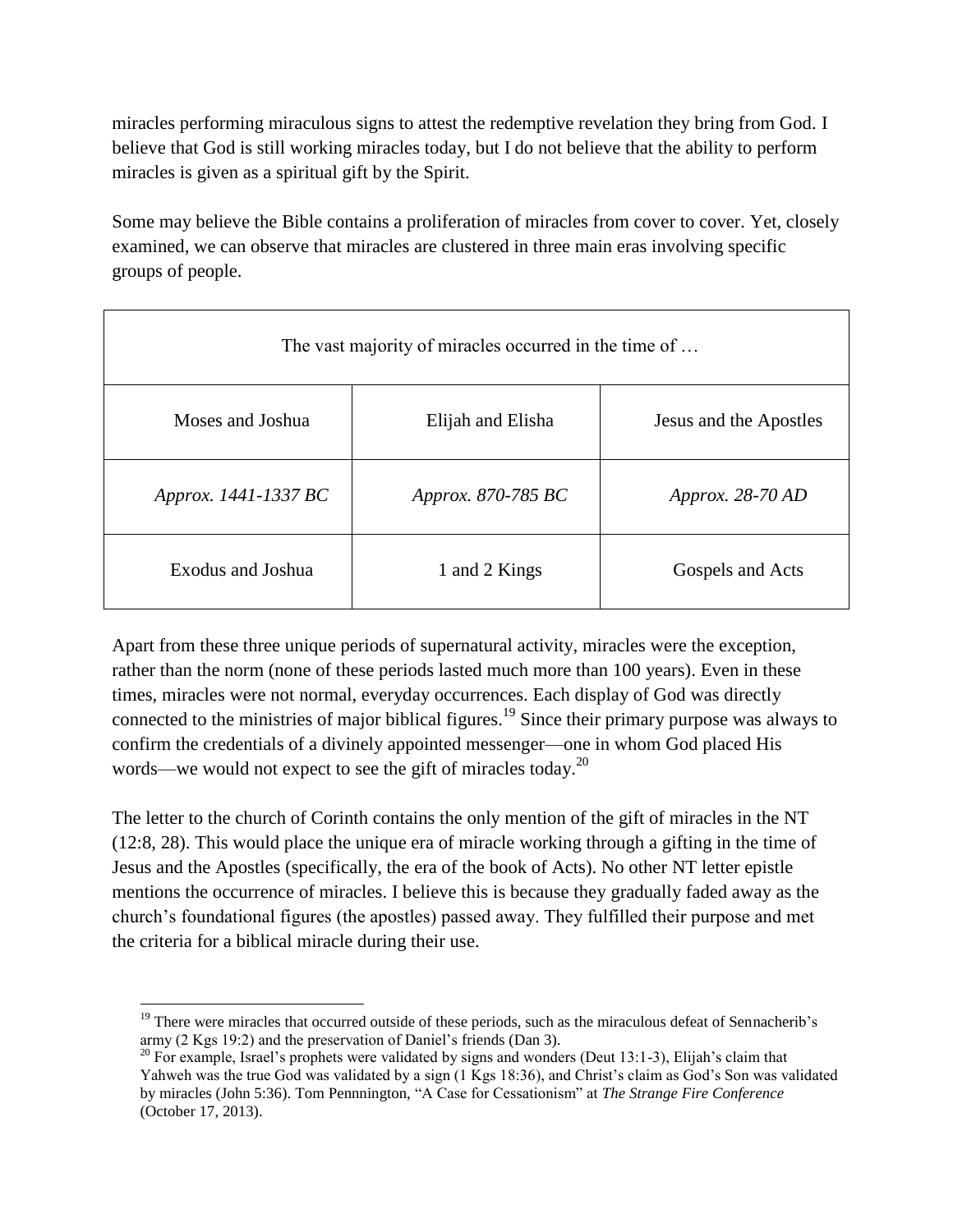Any so-called miracles performed today must match the same characteristics of those performed in Scriptures. An article by Wayne Jackson in the *Christian Courier* nicely summarizes the marks of a genuine miracle.<sup>21</sup> He begins by writing that supernatural displays of divine power are not an arguable proposition. Miracles are demonstrable facts. Nowhere in Scripture does one argue for their validity. Christ's opponents could not deny the effects of His miracles, but only attempt to attribute them to some other power (Matt 12:24). Secondly, behind every miracle was a worthy motive. The "faith healers" of the modern-day prosperity gospel heresy do not heal for noble purposes. Thirdly, miracles produced instantaneous and measurable results, susceptible to sense perceptions. The folks drinking the wine at the Cana wedding would validate that water was indeed wine (John 2:1-11). Consider elsewhere: Mark 10:52, "*Immediately he regained his sight."* In Acts 3:7 the Apostle Peter performs a miracle of healing: *"And seizing him by the right hand, he raised him up; and immediately his feet and his ankles were strengthened."* The enactment of miracles was an irrefutable objective demonstration. Any miracle performed by one claiming to have the gift of miracles today must meet these characteristics of Scripture. I argue that such displays are not occurring at the hands of men endowed with the biblical gift of miracles because the gift has ceased.

#### **The cessation of the "gifts of healings."**

The "gifts of healings" correlates to "gift of miracles" in many sign gift discussions. First Corinthians 12 mentions the "gifts of healings" three times. It is only here that the "gifts of healings" are listed and it is one of the spiritual gifts written in the plural (χαρίσματα ἰαμάτων). That it is the only gift listed in the plural has raised some discussion.<sup>22</sup>

Like the other spiritual gifts, any manifestation of the gift today will match the biblical characteristics. In the Bible, when God healed through His prophets, apostles, or Christ, each healing shared certain marks. The healing was immediate,  $^{23}$  public, and occurred on ordinary, unplanned occasions. Additionally, healings included illnesses untreatable by the medical community, they were complete and irreversible, and undeniable—even to detractors.<sup>24</sup>

The biblical pattern for healing is not operative today. There are many instances where we pray for people to be healed and they are. Praise God! That, however, is *answered prayer*, not the

 $\overline{a}$ <sup>21</sup> Wayne Jackson, "What Does the Bible Say About Miracles?" *Christian Courier*

<sup>(</sup>https://www.christiancourier.com/articles/5-what-does-the-bible-say-about-miracles).

 $^{22}$  Richard Mayhue comments on possible meanings for the plural construction: "(1) various methods of healing; (2) various occasions of healing; or (3) various bestowals of the gift. Because there are no other NT texts or contexts, no one knows for sure. 'Healings' most likely refers to various afflictions" (268-269).

<sup>&</sup>lt;sup>23</sup> There were three "time delayed" healings by Jesus that consisted of a matter of minutes (Mark 8:22-26, Luke 17:11-19, John 9:1-7).

 $24$  Mayhue, 272.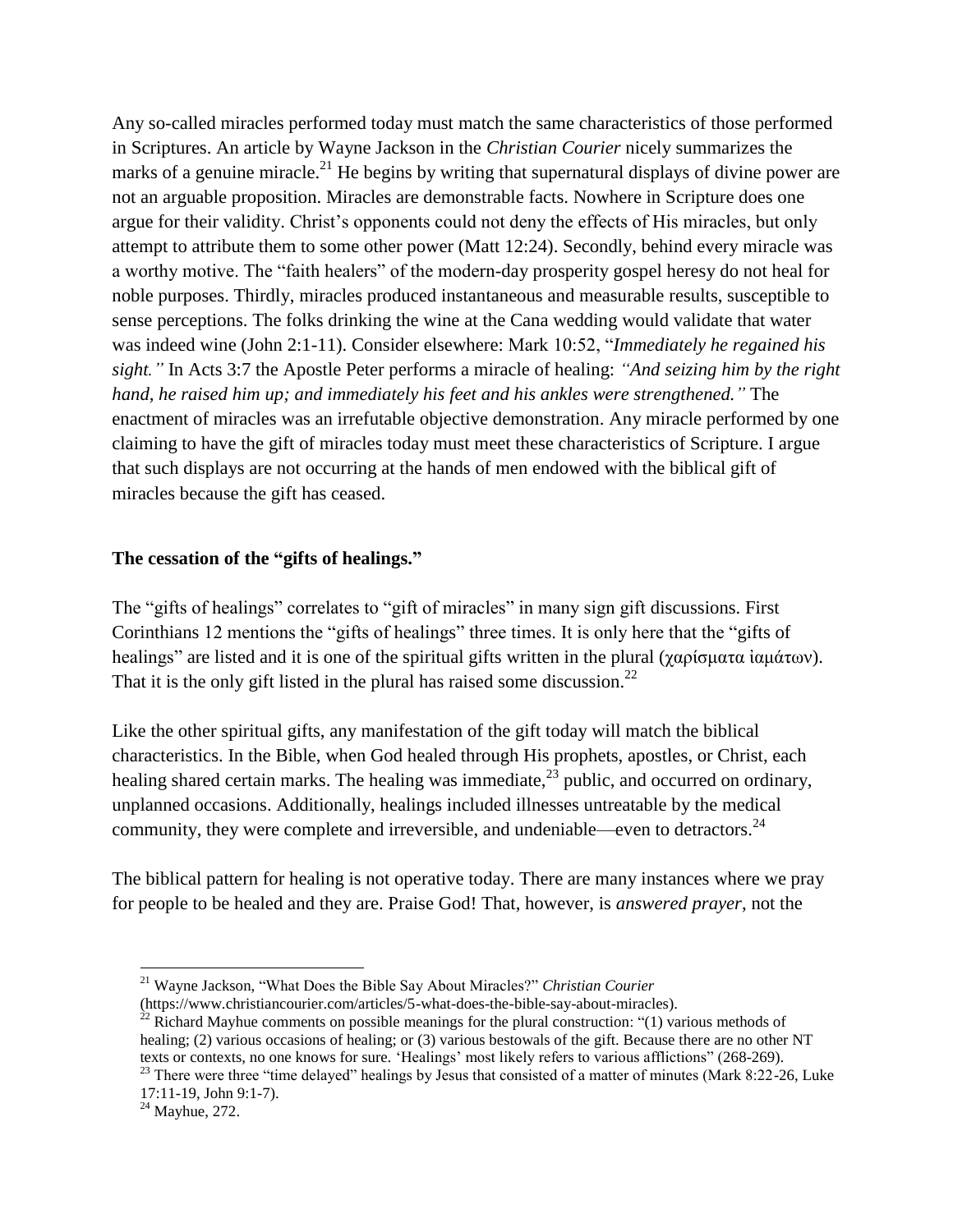biblical sign gift of healing in action. I believe that God does continue to heal in miraculous ways as He sovereignly chooses, just not through the apostolic sign of "gifts of healing."

### **The cessation of the gift of "tongues."**

"Tongues" (γλῶσσα) are known languages.<sup>25</sup> Both Acts 2 and 1 Cor provide us with examples and instructions for the gift of tongues. The exact same phenomena of speaking previously unknown languages occurs in both the books of the Bible.

|                                | Acts                    | 1 Corinthians                      |
|--------------------------------|-------------------------|------------------------------------|
| Directly linked to the         | 2:4, 18; 10:44–46; 19:6 | $12:1, 7, 11,$ etc.                |
| working of the Holy Spirit     |                         |                                    |
| Evidence of receiving the      | 10:45                   | 12:7                               |
| gift of the Holy Spirit        |                         |                                    |
| The supernatural ability to    | $2:4, 9-11$             | 12:30; 14:2, 5                     |
| speak in other languages       |                         | The fact that it can be.           |
|                                |                         | interpreted indicates that is      |
|                                |                         | consisted of an authentic foreign  |
|                                |                         | language $(12:10; 14:5, 13)^{26}$  |
| The primary word for           | 2:4, 11; 10:46; 19:6    | 12:10, 28; 13:1, 8; 14:2, 4, 5, 9, |
| tongues is <i>glossa</i>       |                         | 13, 18, 19, 22, 23, 26, 27, 39     |
| It was a "sign" for            | 2:5, 12, 14, 19         | 14:21-22; cf. Isa. 28:11           |
| unbelieving Jews <sup>27</sup> |                         |                                    |
| It is closely connected with   | $2:16-18$ ; 19:6        | all throughout $12-14$             |
| prophecy                       |                         |                                    |
| Unbelievers accuse tongue-     | "Drunk" $(2:13)$        | "Mad" (14:23)                      |
| speakers of being              |                         |                                    |

The sign gift of tongues was for other people, too—not just the Apostles. In Acts 11:15-17, Peter implies that the tongues of Acts 10 were the same as those of Acts 2. Cornelius' household (Acts 10) and the disciples of Apollos (Acts 19) would have spoken in tongues. Members of the church at Corinth also possessed the gift  $(1$  Cor  $14:18)$ .<sup>28</sup>

<sup>25</sup> Γλῶσσα is transliterated *glōssa*. The term was (and is) also used of the anatomical part of the mouth—the tongue (modern-day anatomy labels the tongue, "glossa"). While *glōssa* might refer to an anatomical tongue or a language, the other word used for language in Acts is διάλεκτος (it is used only for language—i.e. 1:19, 2:6).

 $^{26}$  Paul directly associates tongue-speaking with foreign languages (14:10-11).

<sup>&</sup>lt;sup>27</sup> Paul, the author of 1 Corinthians, calls it a "sign" in 14:22; Luke, the author of Acts, calls it a "sign" in 2:22. <sup>28</sup> Busenitz, Class Notes.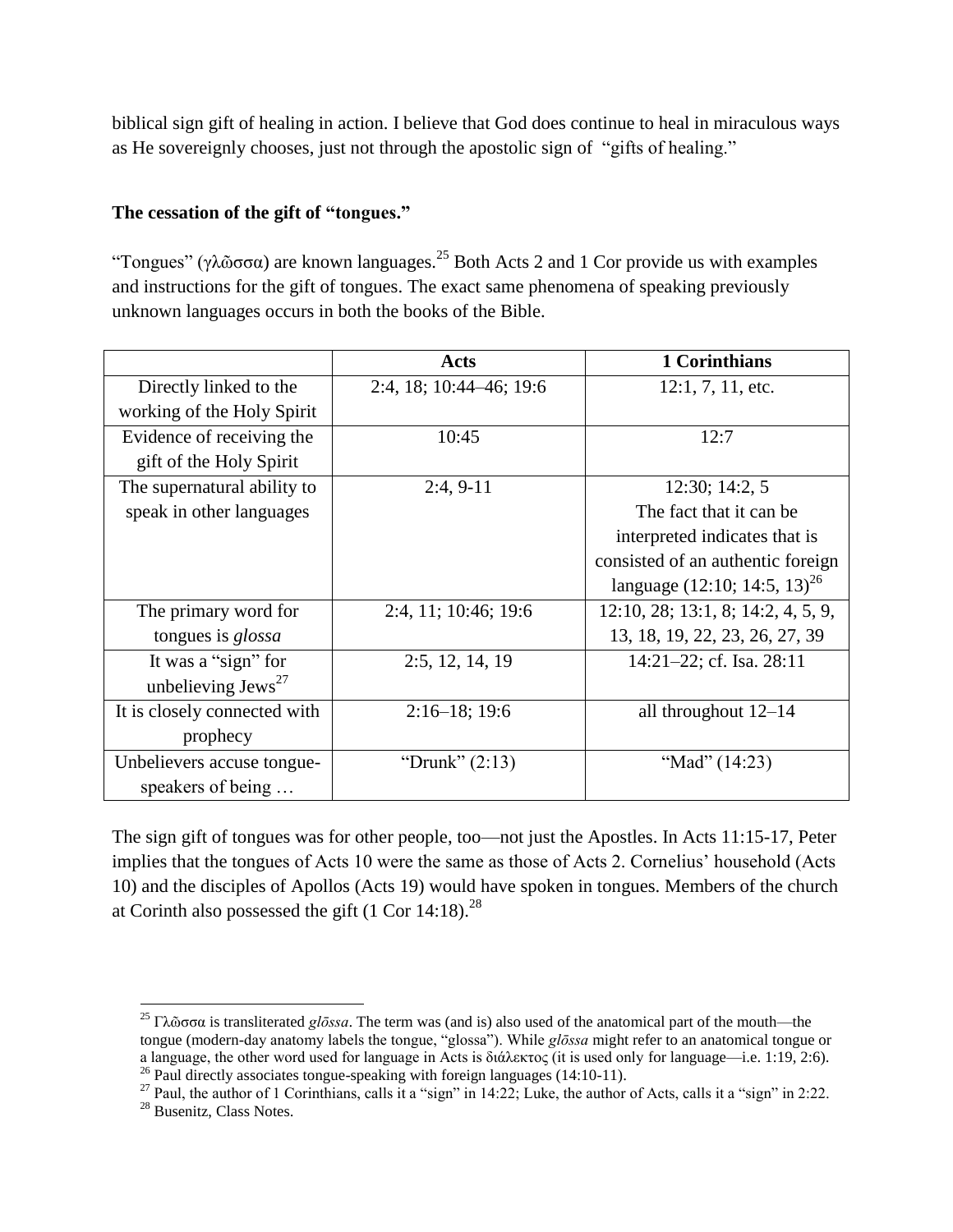When the biblical data on tongues is gathered together, we see (3) functions for the gifts. It follows that if there is no function for the gift remaining, the gift has ceased. First, tongues give evidence to the claims of the gospel. This should be no surprise, since the texts of 2 Cor 12:12 and Heb 2:4 teach this. The events of Acts 2 illustrate this. Jesus promised in Acts 1:5, *"you will be baptized with the Holy Spirit not many days from now."* Acts 2:4 records *"all of them were filled with the Holy Spirit and began to speak in other languages, as the Spirit gave them ability"*  (NRSV). This is also seen with Gentile belief in Acts 10 and Paul's encounter with John's disciples in Acts 19.

Second, tongues communicated the gospel in a foreign language. This is evident from Acts 2 where 18 different groups of people are listed as hearing people (Galileans) speak *"in our own languages"* (v.11, NRSV). (Interestingly, tongues also represent the movement of the gospel to include new groups as the narrative of Acts moves along: Jews, Samaritans (possibly), Gentiles, disciples of John.)

Thirdly, with a close correlation to prophecy, tongues was a means God employed to impart revelation to the NT church (Paul contrasts the use of tongues and prophecy in 1 Cor 14). He who speaks in tongues "speaks mysteries" (μυστήριον, 1 Cor 14:2).<sup>29</sup> Revelatory activity was busy during the birth of the church and tongues contributed to the establishment of our closed canon of Scripture. 30

With the function of tongues clarified, we turn to the biblical criteria for their use. Interestingly, without the problem-laden church at Corinth, we may not know the criteria for tongue-speaking. Specific guidelines were given by the Holy Spirit through Paul to the church.

1. Not everyone had the gift of tongues  $(1 \text{ Cor } 12:30, \text{ cf. } 12:10, 19).$ <sup>31</sup>

- 2. The value of tongues was in their being understood (1 Cor 14:6-20). Specifically, it was to be "clear" ("intelligible" [v.9, NIV], "easy to understand" [v.9, NKJV]) and distinct as the notes of flute, harp, or bugle (1 Cor 14:7-9). Ecstatic utterances, mumbles, gibberish, babbling, and rambling—the nonsense "tongues" of the present day—are not languages and thus, are unintelligible as languages.
- 3. A spoken tongue was one of the "great many languages of the world" (1 Cor 14:10-11). They were pre-established by a people group somewhere and had meaning (v.11).

<sup>&</sup>lt;sup>29</sup> Μυστήριον is used by Paul, John, and Jesus to refer to the giving of new revelations to the new covenant community (Matt. 13:11; Rom. 11:25; 16:25; 1 Cor. 2:1, 7; 4:1; 15:51; Eph. 1:9; 3:3–4, 9; 6:19–20; Col. 1:25– 27; 2:2; 4:3; 1 Tim. 3:9, 16; Rev. 10:7; 17:5–7). Chad Brand, "Gift of Tongues" in HIBD, 1605–1607.  $^{30}$  Ibid.

<sup>&</sup>lt;sup>31</sup> This first biblical criterion alone contradicts what many Pentecostal and Charismatic churches errantly teach their people.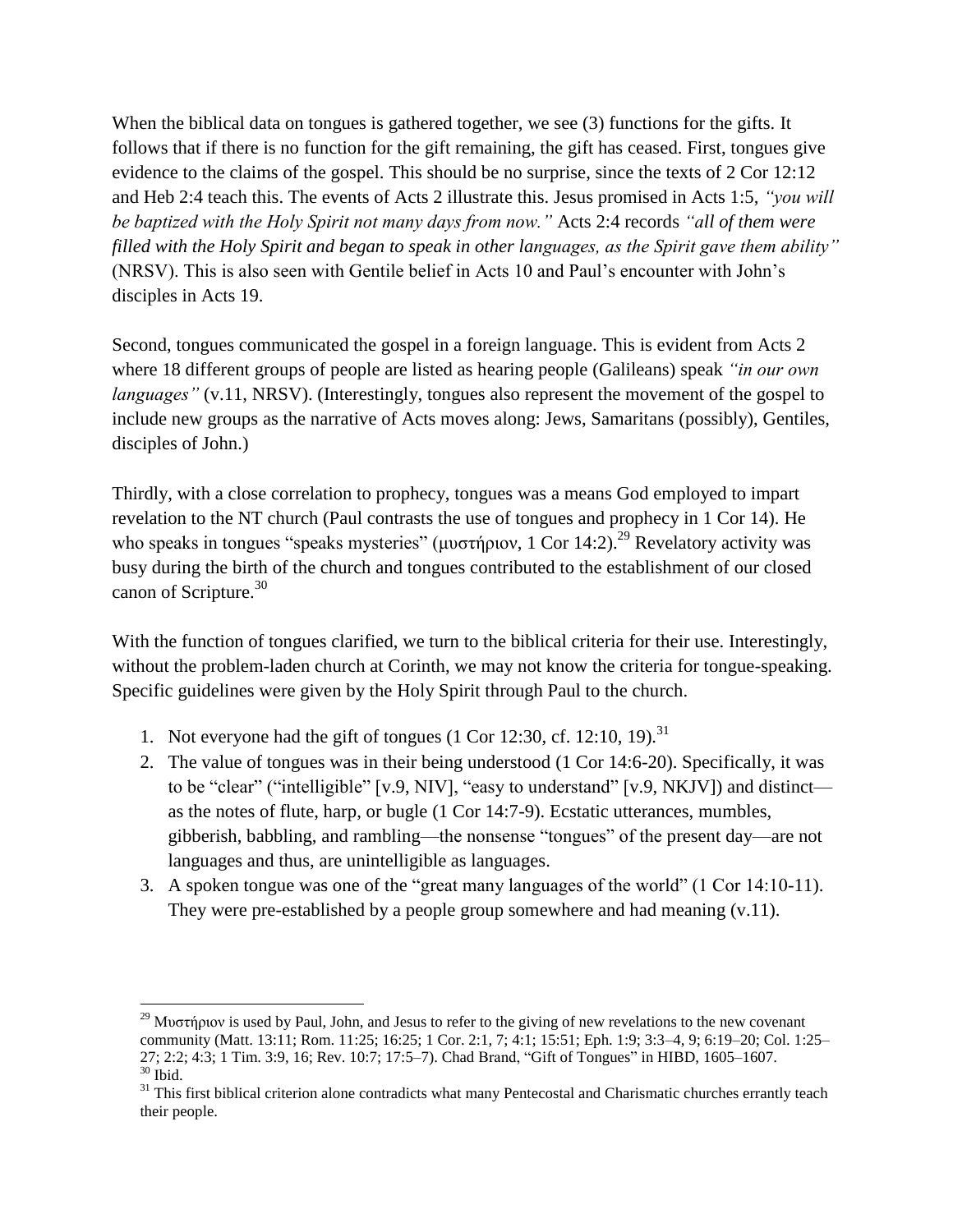- 4. Tongues were a sign for unbelievers, not believers (1 Cor 14:21-22). First Corinthians 14:21 quotes Isa 21:11 and points specifically to unbelieving Jews. It does not seem unreasonable, though, that tongues would be a sign for any unbeliever.
- 5. Uncontrolled speaking in tongues would lead an unbeliever to conclude madmen comprised the church (1 Cor 14:23).
- 6. Tongues were to be spoken in an orderly manner (1 Cor 14:26-33).
- 7. No more than two or three were to speak in tongues (1 Cor 14:27).
- 8. No one should speak in tongues unless someone was present to interpret what was said (1 Cor 14:13, 28).
- 9. Women were forbidden to speak in tongues (1 Cor 14:34-35).

If God's guidelines for speaking in tongues was followed today, how much would exist? When we consider the characteristics and function of the sign gift, we must conclude that the gift of tongues is no longer given by the Holy Spirit.

## **The cessation of the gift of "prophecy."**

God's prophets in the OT were His authorized spokesmen.<sup>32</sup> Prophets (גַּבִיא), the noun), prophesied (נבא, the verb). The primary means that God used to communicate to them were direct encounters, dreams, and visions.<sup>33</sup> There were false prophets in the era of OT history, but God's prophets were men and women of truth. His standard was laid out in Deut 13:1-5, 18:18- 19:

<sup>1</sup> "If a prophet or a dreamer of dreams arises among you and gives you a sign or a wonder, <sup>2</sup> *and the sign or the wonder comes true, concerning which he spoke to you, saying, 'Let us go after other gods (whom you have not known) and let us serve them,' <sup>3</sup> you shall not listen to the words of that prophet or that dreamer of dreams; for the LORD your God is testing you to find out if you love the LORD your God with all your heart and with all your soul. <sup>4</sup> "You shall follow the LORD your God and fear Him; and you shall keep His commandments, listen to His voice, serve Him, and cling to Him. <sup>5</sup> "But that prophet or that dreamer of dreams shall be put to death, because he has counseled rebellion against the LORD your God who brought you from the land of Egypt and redeemed you from the house of slavery, to seduce you from the way in which the LORD your God commanded you to walk. So you shall purge the evil from among you. (Deuteronomy 13:1–5)*

 $\overline{a}$  $32$  God also selected women to prophesy on His behalf. Consider Deborah (Judg 4:4) and Huldah (2 Kgs  $22:14$ ).

<sup>33</sup> Walter A. Elwell and Barry J. Beitzel, *Baker Encyclopedia of the Bible*, 1769.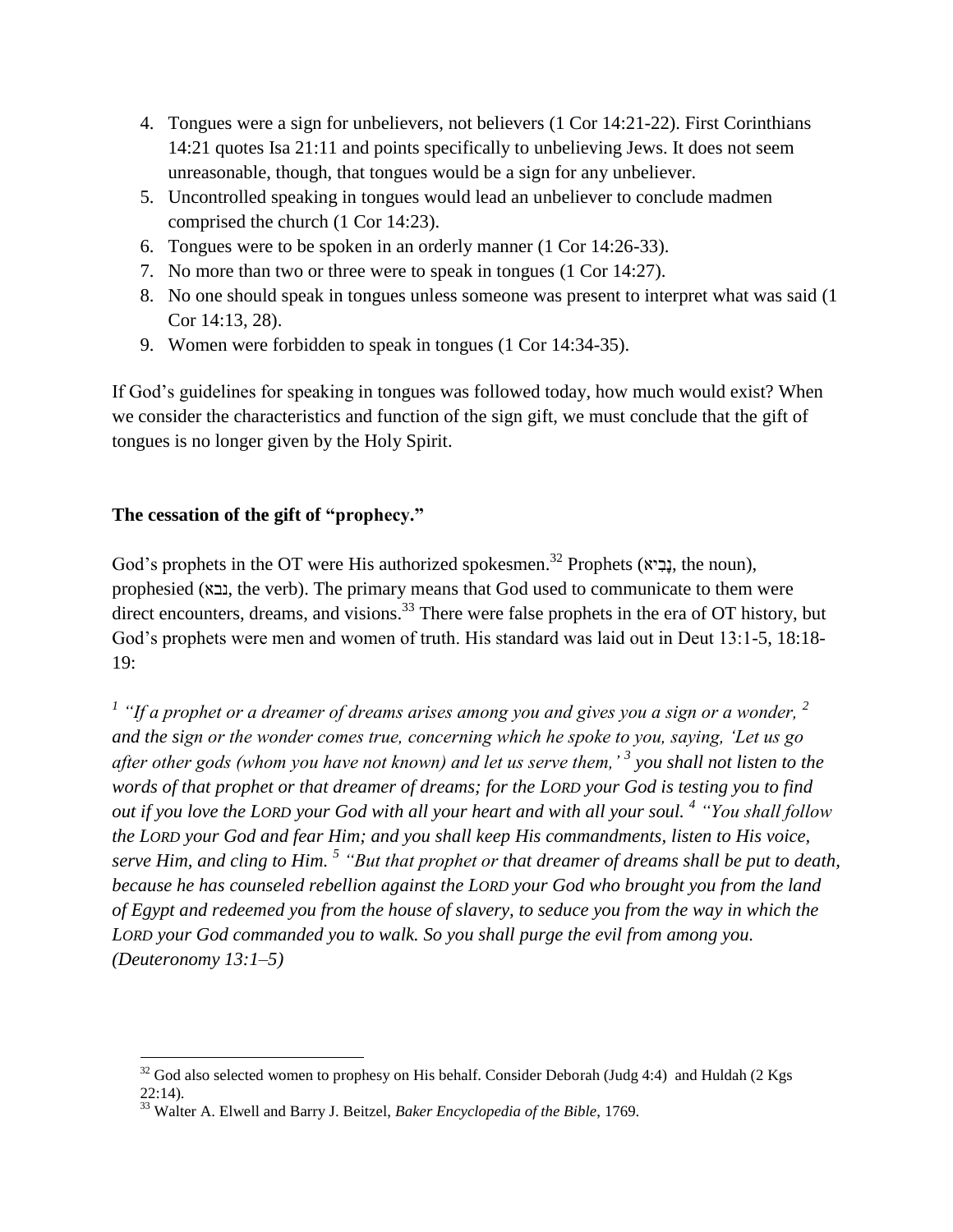*<sup>22</sup> "When a prophet speaks in the name of the LORD, if the thing does not come about or come true, that is the thing which the LORD has not spoken. The prophet has spoken it presumptuously; you shall not be afraid of him. (Deuteronomy 18:22)*

Prophecy was thus authoritative, 100% accurate, and inspired human reports of error-free revelation from Almighty God.<sup>34</sup>

Prophecy in the NT is the same as prophecy in the OT. Scripture never distinguishes OT prophecy from NT prophecy. In the NT, identical terminology is used to refer to both OT and NT prophets and prophecy side-by-side. Old Testament prophets are mentioned in Acts 2:16; 3:24, 25; 10:43; 13:27, 40; 15:15; 24:14; 26:22, 27; and 28:23. References to NT prophets (προφήτης) and prophecy are interspersed without any distinction or comment (Acts 2:17–18; 7:37; 11:27, 28; 13:1; 15:32; 21:9–11).<sup>35</sup> Because the age of the apostles was also an age of revelation, we know that the office and function of prophecy is the same in the OT and NT.

As a spokesman for God, the NT prophet *foretold* (predicted) and *forth-told* (preached). Both occurred on the basis of supernatural knowledge (cf. 2 Pet 2:20-21); Paul made this clear in 1 Cor 13:2, 14:29-30 (1 Cor 14:26 distinguished a "teaching" [διδαχή] from a "revelation" [ἀποκάλυψις]). Prophecy is different than preaching (or teaching). Prophecy is based wholly upon supernatural divine revelation. Preaching/teaching are based upon the Bible text.<sup>36</sup> While the OT/NT prophet bears similarities to preachers/teachers, the source of his message was different than the NT preacher/teacher.

One argument I maintain through all the sign gifts is that they ceased with the cessation of the office of apostle. We know to be true of prophets, as well. The grammatical construction of Eph 2:20 teaches this. Ephesians 2:20 teaches that the church was "built on the foundation of the apostles *and* prophets." The conjunction "and" inseparably links the two offices together. Grammatically, this verse can only refer to NT prophets—they are linked to the NT office of apostle. The grammar of this passage does not allow for one office to be existing and one office to have ceased (i.e. the construction of the sentence does not allow us to say prophets continue,

 $34$  Some continuationists will claim that the prophecy of Agabus in Acts 21:10-11 was wrong. This claim is made to legitimize the practice of errant prophecy in the church today. Modern advocates try to proof text their belief in present day prophecy, saying *it is possible to have the gift and be wrong*. However, their arguments are not convincing and we have at least (5) reasons to believe Agabus was accurate: (1) nothing in the text says he got it wrong, (2) Luke later implies he was right—compare Acts 21:27, 30-32, (3) Paul's testimony in Acts 28:16-17 strengthens Agagbus' prediction, (4) Agabus is quoting the Holy Spirit in Acts 21:11, and (5) no one in church history is accusing Agabus of errant prophecy until recent times. Nathan Busenitz, "Throwing Prophecy Under the Agabus," The Cripplegate (http://thecripplegate.com/throwing-prophecy-under-theagabus/).

<sup>35</sup> Sam Waldron, *To Be Continued?*, 68.

<sup>&</sup>lt;sup>36</sup> Sam Storms, "What Does Scripture Teach About the Office of Prophet and Gift of Prophecy?," The Gospel Coalition, (www.thegospelcoalition.org).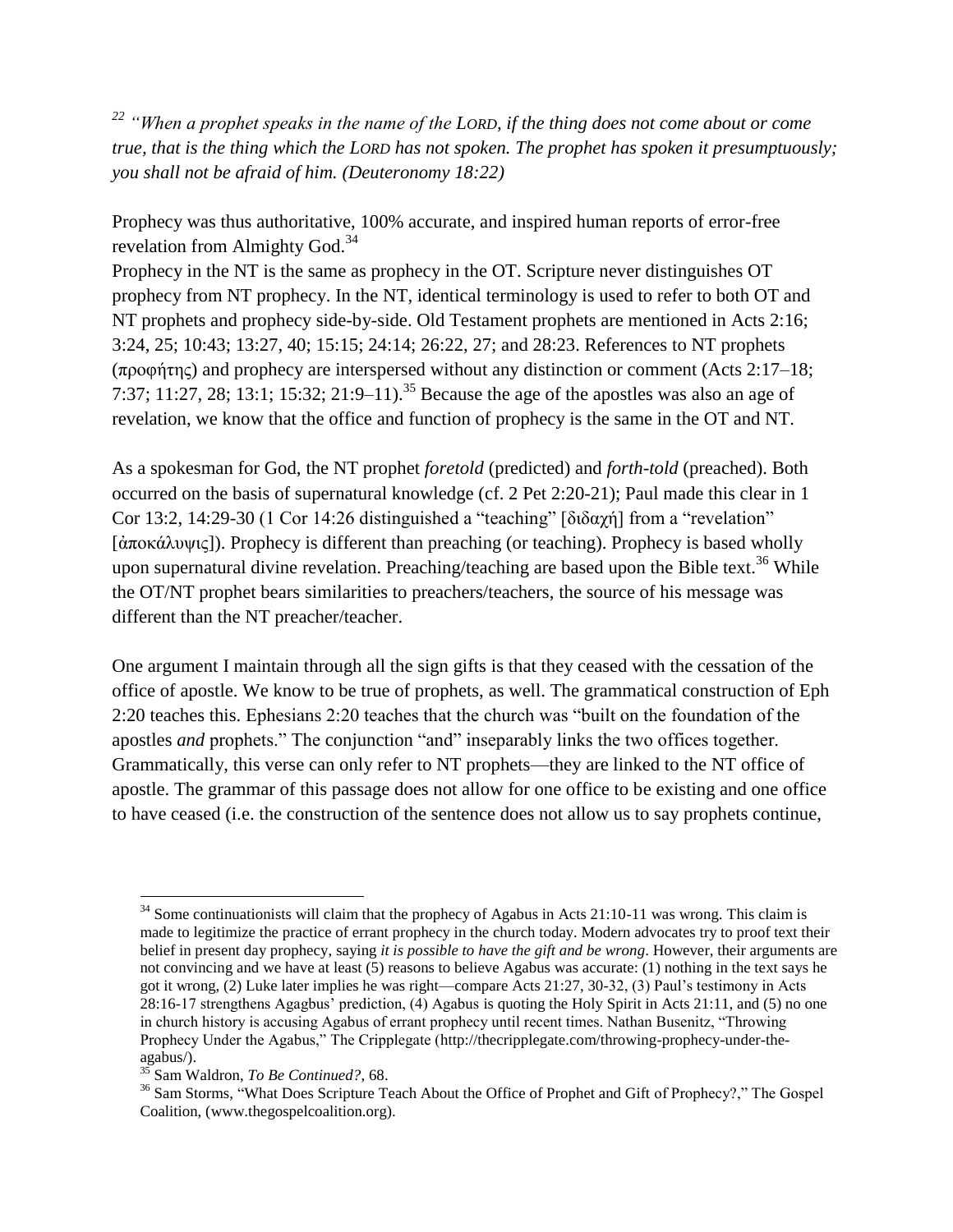but apostles have ceased). Like the apostles, prophets were foundational to the establishment of the church. And, like the apostles, they are no longer on the scene.<sup>37</sup>

Prophets and prophecy ceased because the biblical canon is now closed. The "God told me" claims of the Charismatic do not match what the Bible teaches us about a closed canon of Scripture.<sup>38</sup>

The book of Revelation—clearly a NT prophecy—closes with a warning:

*<sup>18</sup> I testify to everyone who hears the words of the prophecy of this book: if anyone adds to them, God will add to him the plagues which are written in this book; <sup>19</sup> and if anyone takes away from the words of the book of this prophecy, God will take away his part from the tree of life and from the holy city, which are written in this book. (Revelation 22:18–19)*

God is not adding to His Word. No one is to add to His revelation, nor detract from it. The prophets and their prophecies of the OT and NT eras are no longer present because God has graciously revealed all He wishes us to know, recorded on the pages of sacred Scripture. In the words of John Owen, "If private revelations agree with Scripture, they are needless, and if they disagree they are false."

### **The Gifts in Church History**

The church fathers are significant figures in the history of the Christian faith. They are influential men who followed the Apostles, leading and guiding Christ's church. The church fathers occupied an important place in church history and they recognized the cessation of the office of apostle.

**Ignatius** (c. 35–115) in his *Epistle to the Magnesians*, wrote (speaking in the past tense): "The people shall be called by a new name, which the Lord shall name them, and shall be a holy people." This was first fulfilled in Syria; for 'the disciples were called Christians at Antioch,' when Paul and Peter were laying the foundations of the Church."

**Irenaeus** (c. 130–202) in *Against Heresies*, echoes the past tense understanding that Peter and Paul laid the foundations of the Church (in 3.1.1) and later refers to the twelve apostles as "the twelve-pillared foundation of the church" (in 4.21.3).

 $\overline{a}$ <sup>37</sup> See Daniel B. Wallace, *Advanced Greek Grammar*, 284-286 for a fuller treatment of the grammar of the passage.

<sup>&</sup>lt;sup>38</sup> There are many making these erroneous claims today—people like Oral Roberts, Linda Fehl, Jack Hayford, Larry Lea, and Kenneth Hagin. Prosperity Gospel preacher Jesse Duplantis even claims God spoke to him, revealing that owning just one private jet was letting his "faith stagnate."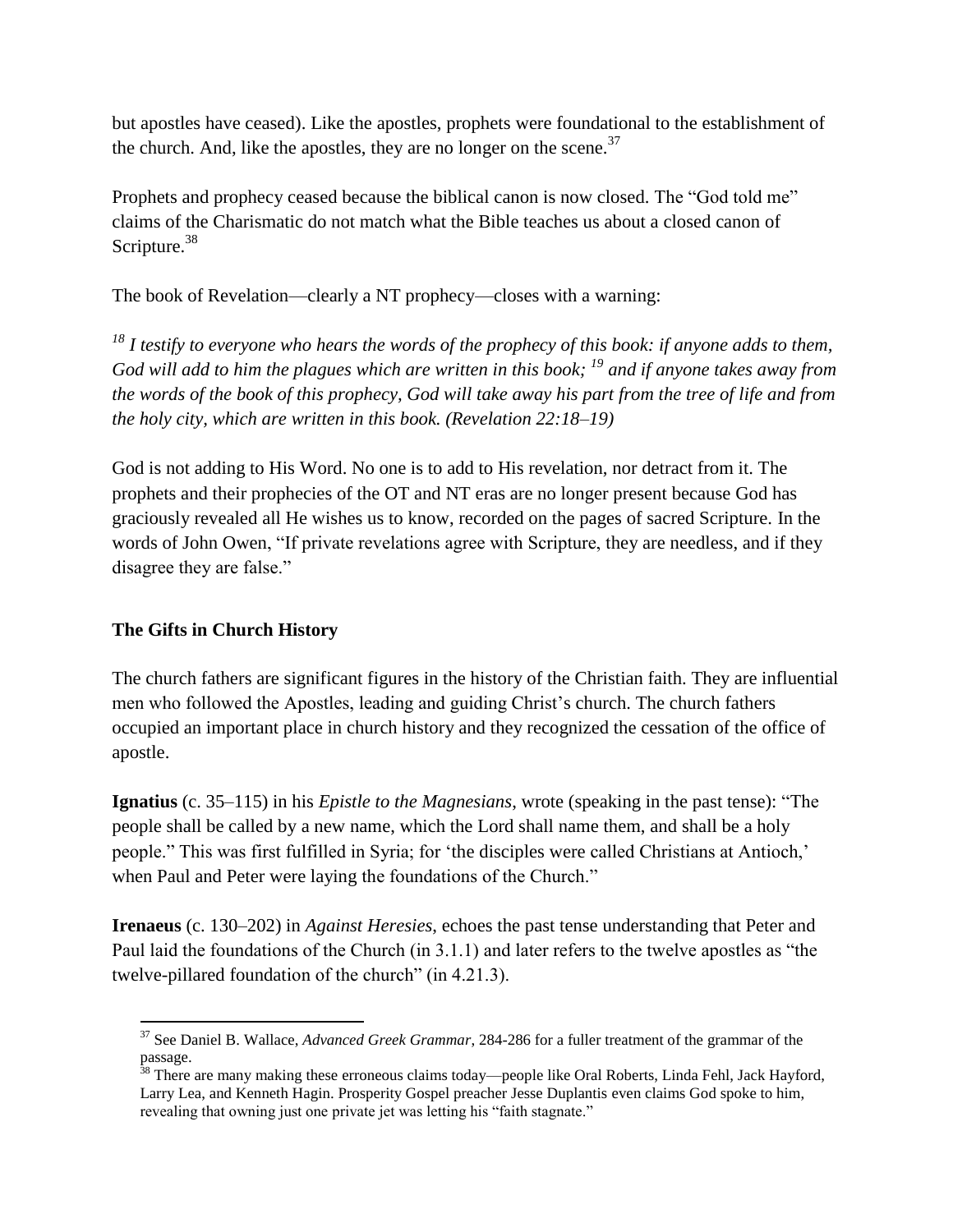**Tertullian** (c. 155–230), in *The Five Books Against Marcion* (chapter 21), notes the importance of holding to apostolic doctrine, even in a post-apostolic age: "No doubt, *after the time of the apostles*, the truth respecting the belief of God suffered corruption, but it is equally certain that during the life of the apostles their teaching on this great article did not suffer at all; so that no other teaching will have the right of being received as apostolic than that which is at the present day proclaimed in the churches of apostolic foundation." (Emphasis added)

They early church fathers also recognized the cessation of the sign gifts, particularly the gift of tongues.

**John Chrysostom** (c. 344–407): This whole place [speaking about 1 Corinthians 12] is very obscure: but the obscurity is produced by our ignorance of the facts referred to and by their cessation, being such as then used to occur but now no longer take place.

**Augustine** (354–430): In the earliest times, "the Holy Ghost fell upon them that believed: and they spoke with tongues," which they had not learned, "as the Spirit gave them utterance." These were signs adapted to the time. For there behooved to be that betokening of the Holy Spirit in all tongues, to show that the Gospel of God was to run through all tongues over the whole earth. That thing was done for a betokening, and it passed away.

**Theodoret of Cyrus** (c. 393–c. 466): In former times those who accepted the divine preaching and who were baptized for their salvation were given visible signs of the grace of the Holy Spirit at work in them. Some spoke in tongues which they did not know and which nobody had taught them, while others performed miracles or prophesied. The Corinthians also did these things, but they did not use the gifts as they should have done. They were more interested in showing off than in using them for the edification of the church. . . . Even in our time grace is given to those who are deemed worthy of holy baptism, but it may not take the same form as it did in those days.

**Chrysostom:** "The Corinthians thought that speaking in tongues was a great gift because it was the one which the apostles received first, and with a great display. But this was no reason to think it was the greatest gift of all. The reason the apostles got it first was because it was a sign that they were to go everywhere, preaching the gospel." (John Chrysostom, *Homilies on 1 Corithians*, 35.1. Cited from 1–2 Corinthians, *ACCS*, 138 in reference to 1 Cor 14:2.)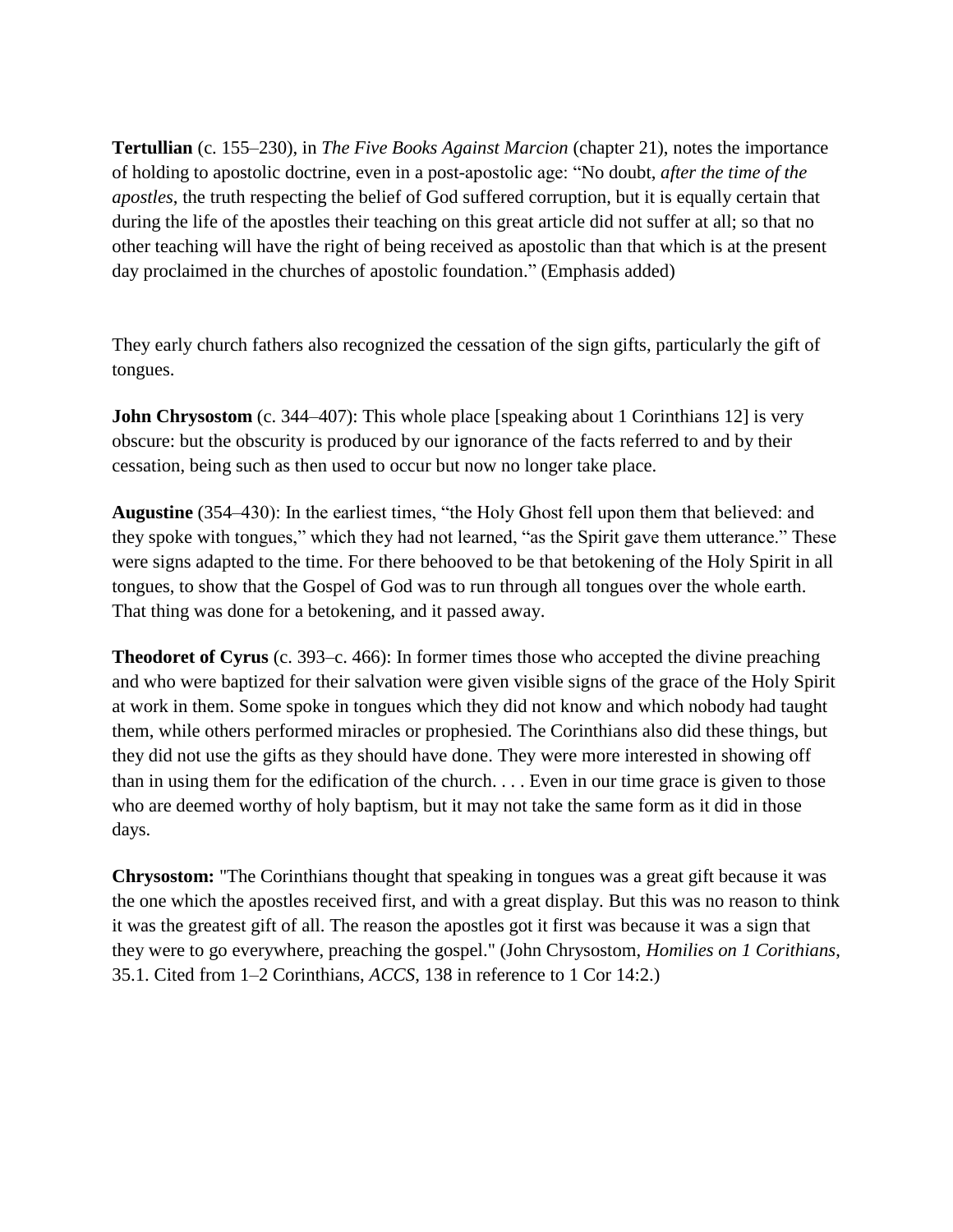#### **Why Does Cessationism Matter?**

Alright, so no one is actually speaking in natural foreign languages, being carried from place to place by the Spirit, healing the lame, raising people from the dead, healed by touching a handkerchief, or impervious to snake bites. But, so what? What does cessationism mean for us today?

### **1. Doctrine leads to practice.**

We see this time and again in the church and in life. If we believe the Bible teaches that the sign gifts have not ceased, then as obedient Christians, we must practice them in our church. We must figure out who the apostles are and get them to testify to their office through "signs" and wonders" (Heb 2:4, cf 1 Cor 12:12). We must practice miracles, healings, and speaking in tongues. We must also seek prophecies to hear God's latest revelations. If cessationism is wrong, cessationist churches must begin practicing the gifts. And, I would argue, almost all continuationist churches must begin practicing the gifts *according to the Bible.*

### **2. We are making statements about God.**

The Holy Spirit is God. The Bible reveals a glorious array of activities by the Spirit. We live in an age of abysmal doctrines. We must not allow His name to be hi-jacked by those who would seek to abuse it. We are stating that we stand on the biblical revelation of the Holy Spirit's ministries, respecting those areas that have ceased. Like the continuationists, we are making some serious statements about who God is. It is vital that we get our pneumatology (doctrine of the Holy Spirit) and our ecclesiology (doctrine of the church) correct because we will stand before God for our beliefs.

### 3. **Scripture is elevated over experience.**

Scripture as the ultimate authority is not the popular position today (historically, it is). Charismatics and Pentecostals elevate subjective experiences over divine truth. Sound biblical doctrine has taken a back seat to feelings and emotions. Cessationism is not popular with many because it prioritizes a deep, robust examination of spiritual gifts over and above temporary emotions. Cessationism believes that the path to genuine emotional experience and believe me, the presence of God will bring this—is through sound doctrine. We start and end with the Bible, rather than bring it along as it applies to our subjective experiences.

### **4. Discernment in partnerships.**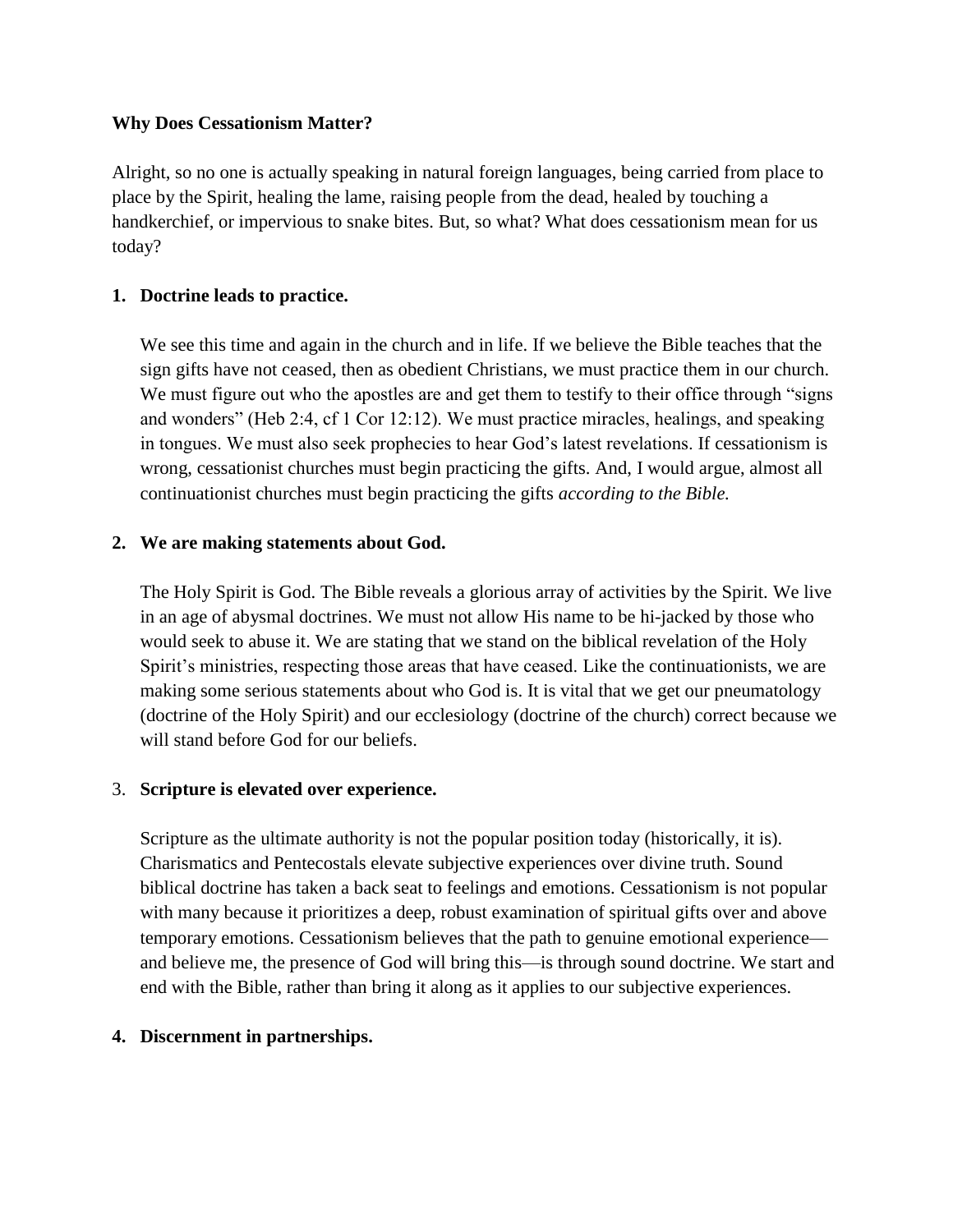As a church we will and will not partner with various churches for various reasons. Discernment must be used in partnerships. Continuationism is a topic that must be considered in some of these partnerships, depending upon the event. Additionally, our giving as a church must be evaluated according to the Scriptures. A church of integrity gives to missionaries and ministries where there is doctrinal agreement.

#### **Bibliography**

Allen, David L. "Hebrews" in the *New American Commentary*.

Blomberg, Craig. "Spiritual Gifts," *Baker Evangelical Dictionary of Biblical Theology*.

Brand, Chad. "Spiritual Gifts," in the *Holman Illustrated Bible Dictionary*.

Brand, Chad. "Gift of Tongues," in the *Holman Illustrated Bible Dictionary*.

Busenitz, Nathan. "Historical Theology I." Class Notes.

Busenitz, Nathan. "Throwing Prophecy Under the Agabus," The Cripplegate (http://thecripplegate.com/throwing-prophecy-under-the-agabus/).

Elwell, Walter A. and Barry J. Beitzel, *Baker Encyclopedia of the Bible*.

*A Greek-English Lexicon of the New Testament and Other Early Christian Literature*, 3rd Ed (BDAG).

Grudem, Wayne. *Systematic Theology*.

Jackson, Wayne. "What Does the Bible Say About Miracles?" *Christian Courier* (https://www.christiancourier.com/articles/5-what-does-the-bible-say-about-miracles).

Mayhue, Richard. "Cessationism: 'The Gifts of Healing' and Divine Healing" in *The Master's Seminary Journal*, 14/2 (Fall, 2003).

Pennnington, Tom. "A Case for Cessationism" at *The Strange Fire Conference* (October 17, 2013).

Stinzinger, James. "Spiritual Gifts: Definitions and Kinds" in *The Master's Seminary Journal*, 14/2 (Fall, 2003).